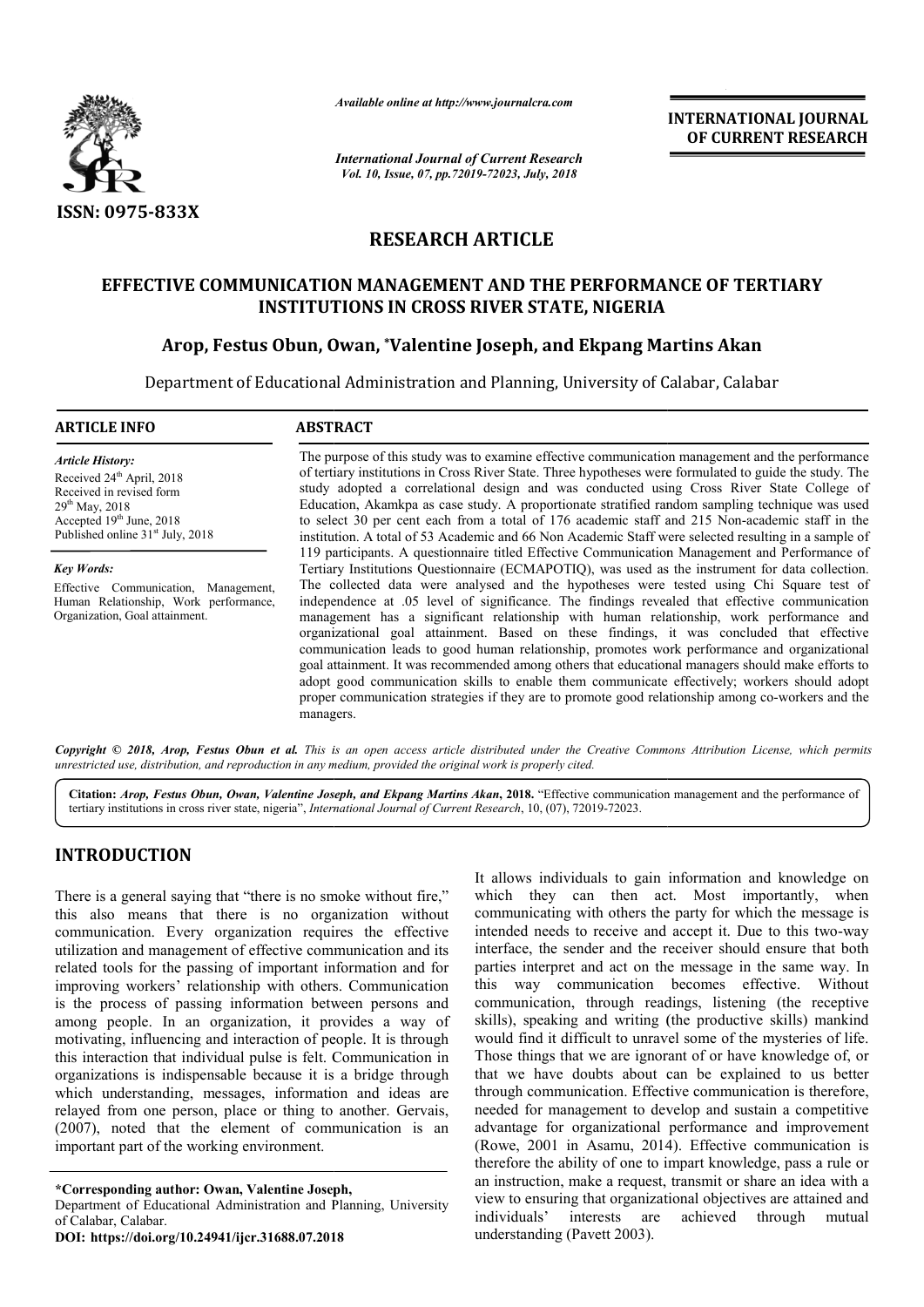Effective communicationis a communication between two or more persons wherein the intended message is successfully delivered, received and understood. In other words, communication is said to be effective when all the parties (sender and receiver) in the communication, assign similar meanings to the message and listen carefully to all what have been said and make the sender feel heard and understood. In the business context, the communication is effective if the information shared among the company employees contributes towards the organization's commercial success (Business dictionary, 2018). Effective communication includes not just the way you use the words but also covers several other skills such as, non-verbal communication, ability to understand your own emotions as well as of the other person with whom you are communicating, engaged listening, ability to speak assertively, etc. Asamu (2015), reveal that effective communication creates mutual understanding between management and workers which helps in building genuine relationship among both parties in the organizations. Effective communication improves job satisfaction (Holtzhausen, 2002) and which in turn improves productivity (Litterst and Eyo, 1982). It can be said Effective communication skills is necessary for any educational manager, as it can serve as a tool to manage conflicts, pass vital information, make good decisions, and receive feedbacks which can help strengthen good working relationship with other employees within and outside the organization. A communicative leadership is especially important in organizations with values that are nonnegotiable (Eriksen, 2001). Effective communication is inevitable to any organization because it creates mutual balance between members of the organization and serves further as a tool to relate with those even outside the organization. Effective communication management is a systematic method of unifying human and material resources to work harmoniously for the realization of set goals, through establishing proper channels of communication, creating a hierarchy of information flow and receiving appropriate feedback. On the other hand, performance of tertiary institutions refers to the extent to which tertiary educational setups are achieving the purpose for which they were established. It includes the extent to which tertiary educational institutions are attaining set goals using the available human and materials resources.

**Statement of the problem:** In almost all school activities, communication plays an important role. How the aims of schooling are understood and communicated, become prerequisites for what activities will be carried out in the school. The importance of communication to any organization cannot be over-emphasized as it can be used to attain stated objectives of the school. However, it is one thing to communicate, and another thing to communicate effectively and yet another to manage effective communication. Many conflicts arise in tertiary institutions due to ineffective communication management which further hampers the rate at which such organization performs. Many school administrators have been observed to lack the necessary skills to manage effective communication. This is shown in their poor attitudes towards feedback and communication follow up system. Also many tertiary institutions lack effective communication guidelines that should direct the way people communicate. Many tertiary institutions are performing very poor through the quality of graduates they produce yearly. Given the importance of managing effective communication, and the observed problems from school managers, it becomes pertinent for a

study to be conducted that will determine whether tertiary institutions' performance has anything to do with effective communication management. An attempt to address this issue of concern, necessitated the study.

**Purpose of the study:** The broad objective of this study is to examine the extent to which the performance of tertiary institutions in Cross River State, depends on effective communication management.

### **Specifically, the objectives of this study is to:**

- Examine the extent to which human relationship in tertiary institutions depends on effective communication management.
- Examine the extent to which employee work performance in tertiary institutions depends on effective communication management.
- Examine the extent to which school goal attainment in tertiary institutions depends on effective communication management.

**Research Hypotheses:** Human relationship in tertiary institutions does not significantly depend effective communication management. Work performance in tertiary institutions does not significantly depend on effective communication management. School goal attainment in tertiary institutions does not significantly depend on effective communication management.

**Literature Review:** Communication covers all activities that an individual does when he wants to make a transformation in someone else's mind. Communication is an important part of the working environment. It allows individuals to gain information and knowledge on which they can then act. However, when communicating with others it is essential that the message is received and accepted by the party for which it was intended. The communication between organizations tends to be generally a two-way process (Gervais, 2007). Effective communication process involves an active process where two or people involved in information exchange, interact successfully without any difference(s) in their understanding of the information conveyed as well as proper provision of feedback where applicable. It must be noted that effective communication involves a two-way interaction. Due to this two-way interface, the sender and the receiver should ensure that they both interpret and act on the message in the same way, as noted, "the goal of effective communication is the acceptance of the sender's message by the receiver. If the receiver understands the meaning of a message that asks for action, but fails to act, the goal of effective communications is not achieved. But if the receiver does respond to the message by taking the appropriate action, the goal of the communication has been achieved, which makes it effective (Gervais, 2006)."It is fundamental in any sort of two-way communication that the end result is attained. Unfortunately, communication does not always result in a positive action (Gervais, 2007). In addition to acting on the information received it is important that the sender knows that the receiver is acting on the information, and this can be achieved only through the appropriate feedback. Feedback is the sender's way of determining the effectiveness of his/her message, measures influence and provides a method of eliminating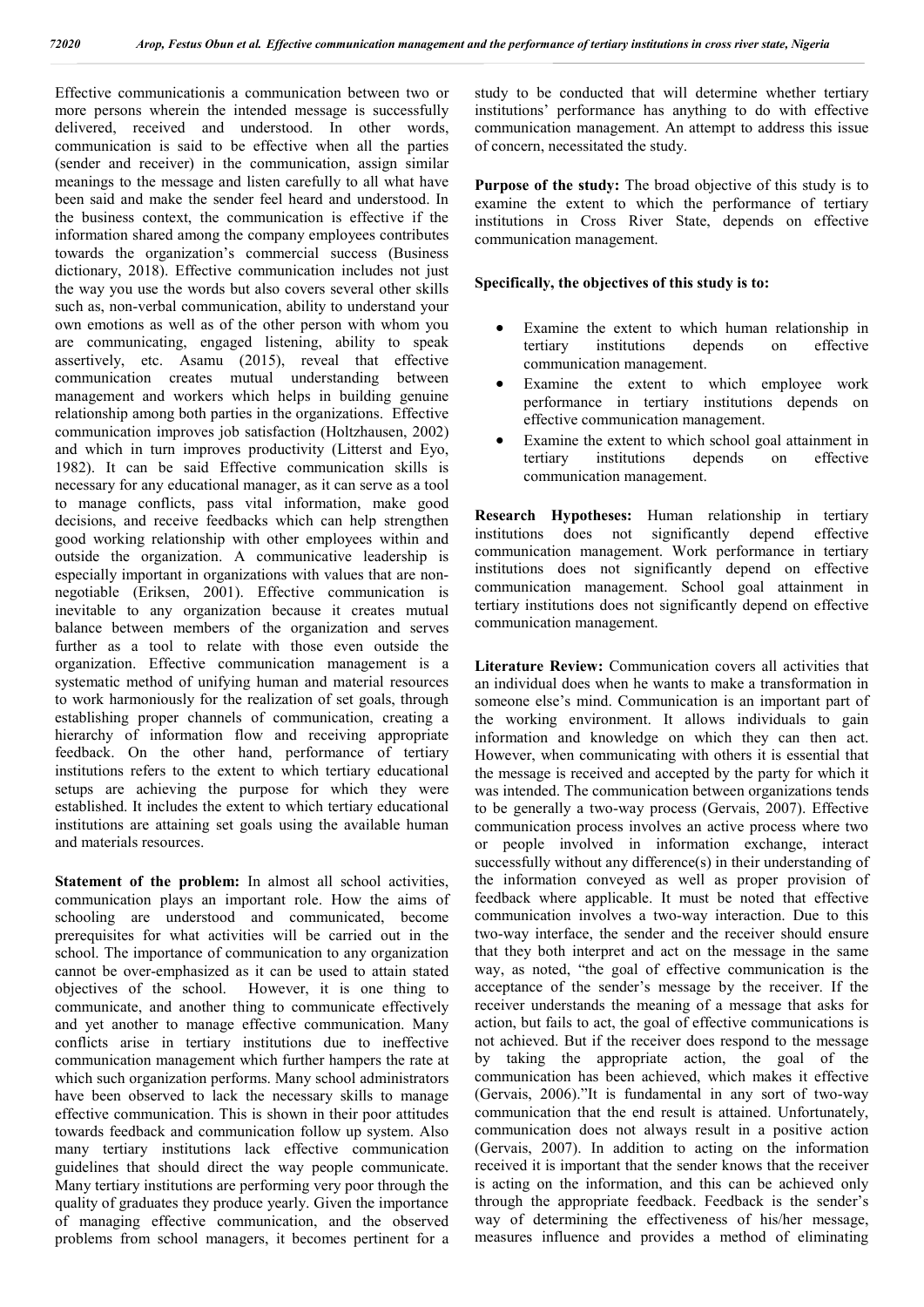miscommunication. Effective communication means that a communicator sends a message in an appropriate manner and via an adequate channel of communication, selecting relevant contents and timing, with an intended recipient receiving the message in an unaltered form, at the right time and understanding its meaning correctly. Communication is effective, provided that both parties follow the rules of reality and cooperation. The first of them refers to the contents of message and helps a recipient interpret received information as meaningful and related to a real situation. Another principle requires that the message sender and recipient obey clearly defined rules so that both parties can reach a specific objective through exchange of information. These rules determine the quantity, quality, relevance and means of conveying a message (Kurcz, 2007 cited by Sylwia and Zdzisław, 2012).

Effective communication is vital in the relationship that governs the institutions managers and employees under them. It is the process through which work gets well done. Nwankwo (2014) aptly remarked that to effectively carry out the roles of social and economic development as well as the development of the individuals, educational institutions must be well managed through appropriate decisions at all times and based on timely and accurate information style. Appropriate decisions are made in any organization through effective communication since decision making cannot be complete without a person taking a decision and another who is listening, observing or against whom such decision was taken. In communication, there are many unwanted interferences that can distort a message and remain always a potential threat to effective communication, because it can interfere with the accuracy of a message being communicated (Koontz 2001). These interferences include a person's psychological state, a defect in any of the sense organs, language barriers, perceptual problems, cultural and ethnic differences etc.

Effective communication between leaders and employees is critically important for the potential success of a company. Leaders need to enact strategies to improve communication that could lead to positive work consequences (Gray and Laidlaw, 2002). Improvements in supervisor-subordinate communication will assist organizations toward the goal of managing diversity by promoting equality and integration in the workplace. Effective communication succeeds when employees support the leader and the organization if there is a belief that employees' efforts will be rewarded. Effective communication management refers to a conscious effort made by leaders and members of an organization to create and disseminate information using proper channels, and ensure that such messages gets to the intended recipient without any distortion, and providing means of receiving feedback where applicable. It is very important that school administrators manage the way information/communication flows in the organization to lead to an improvement in the organizational performance. Sylwia and Zdzisław (2012), warned that a lack of effective communication management constitutes one of the key obstacles to the productive performance of the team of people known otherwise as an enterprise. From the foregoing, it can be said that individuals relate with each other by means of communication because it is the glue that binds people together in an organization. Managers have traditionally spent the majority of their time communicating in one form or another (face-to-face discussion, memos, notice boards, mass meeting, employees hand book, public lectures, etc.). Today, however, more and more workers find out that an important

aspect of their work is communication which is the mutual exchange of understanding, originating with the receiver that leads to effective and efficient work performance in an organization because it is the essence of management. The basic functions of management (Planning, Organizing, Staffing, Directing and Controlling, reporting and budgeting) cannot be performed well without effective communication. Different units exist in an organization and it is through communication that interaction takes place for the attainment of organizational goals. Therefore, educational managers as well employees must make efforts to understand how and when to communicate effectively, and provide necessary feedback to aid in the smooth running of school business activities. There is therefore, a need for effective communication to be properly managed. On the other hand, human relationship simply means the ability to work, relate and adapt to all manner of people in any given environment or condition. Employee work performance refers to the extent to which employees in an organization discharge their duties. It is regarded as how well an employee is able to dispatch his/her duties to the specified organization. Employee performance within any organization can be negative or positive. Finally, organizational goal attainment refers to the degree at which the organization achieves her stipulated objectives.

Therefore, setting and clearly communicating performance standards and expectations, observing and providing feedback, and conducting appraisals will enable managers to achieve the best results through effective human relationship and employee performance management.Several studies have shown the importance of communication in the workplace. However, none of these studies concentrated on effective communication management and its relationship to human relationship, and employee work performance. Few attempts have been made in the area of goal attainment. Therefore, there is need for a study to be conducted which will explain the relationship between effective communication and human relationship, employee work performance and school goal attainment.

## **METHODS**

This study employed a descriptive survey design. The communication pattern to be studied had already been taking place in the institutions prior to this study. The population of this study was made up of academic staff and non-academic staff of the Cross River State College of Education, Akamkpa. Among the academic staff were the Deans of school, Heads of department and lecturers from the College, while the nonacademic staff includes workers in provost office, ICT unit, Deputy Provost Unit, registrar's office etc. The entire population was 391 participants resulting from 176 academic staff (7 Deans, 23 HODs and 146 Lecturers) and 215 nonacademic staff. A proportionate stratified random sampling was used to obtain 30 per cent of participants from each stratum. Since there are sub strata in each stratum, after determining 30 per cent representing the total of each stratum, 30 percent from each sub strata were computed to obtain a representative sample. Hence the sample size of this study comprised of 119 participants (53 Academic and 66 Nonacademic staff).

**Instrumentation:** The instrument used for data collection was Effective Communication Management and Performance of Tertiary Institutions Questionnaire (ECMAPOTIQ). It was a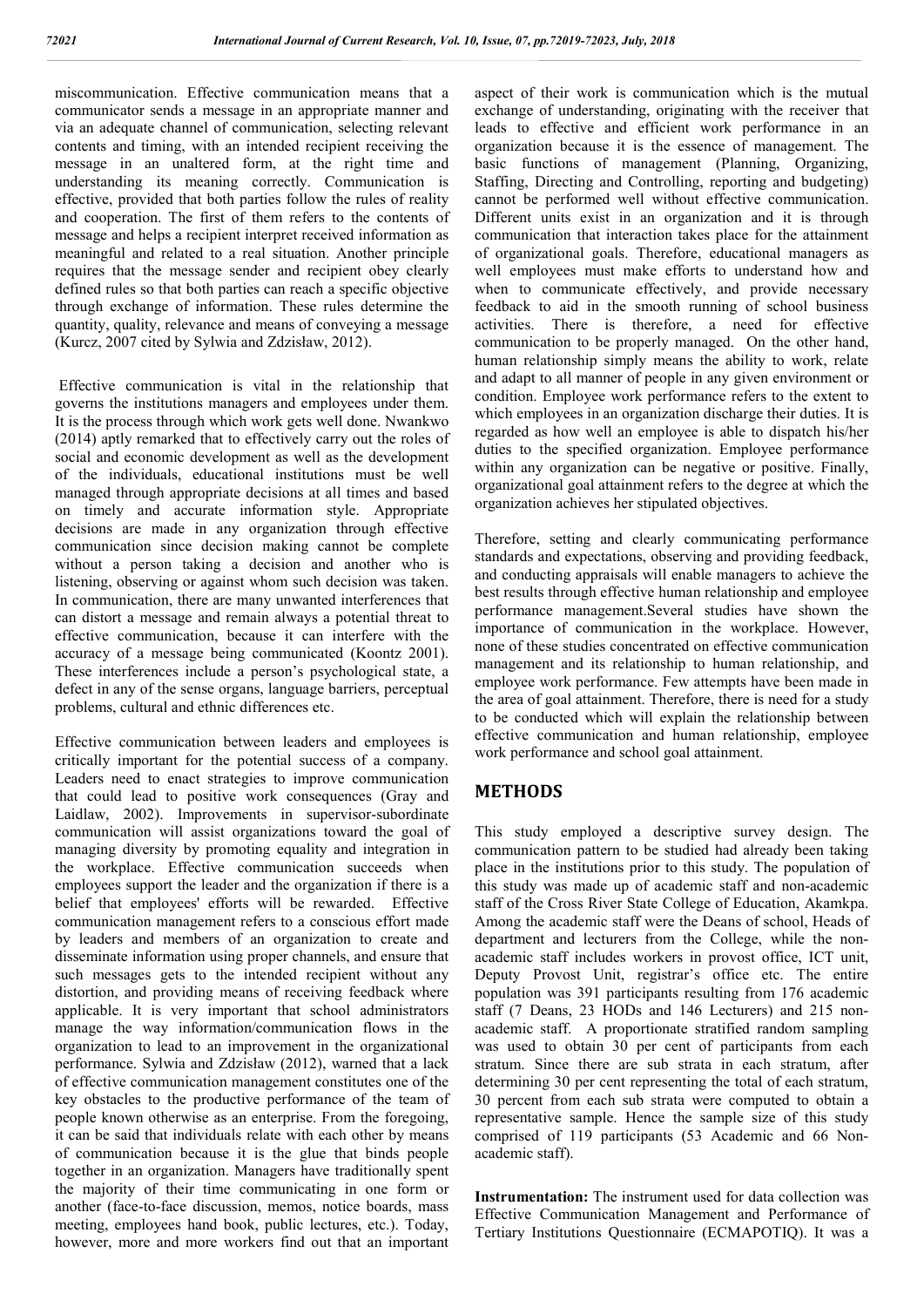40-item questionnaire organized in five sections 'A', 'B', 'C ', 'D' and 'E' respectively. Part A elicited information on the respondents' demographic data excluding their names, while part  $B - E$  contained set of items on the variables of the study (Effective Communication Management, Human Relationship, Work Performance and Goal Attainment). Validity of the instrument was conducted as in Asim, Idaka, and Eni (2017). A test-retest method was used to establish reliability and the correlation coefficients 0.66 and 0.74 were obtained from the analysis of both administrations respectively. The instrument was administered personally with help of two trained research assistants. Upon completion, the questionnaires were retrieved immediately from respondents who had successfully filled it. Chi square test of independence was used to analyse the data and test the hypotheses at .05 level of significance.

## **RESULTS**

From table 1, the results indicate that the calculated Chi Square values 41.6 were greater than the critical values 12.59 at .05 level of significance.

**DISCUSSION** 

The findings of this study has been able to establish thathuman relationship in tertiary institutions significantly depends on effective communication management. This means that the establishment of proper communication guidelines and information flow can help in building good human relationships within the organization. This finding is consistent with the findings of Asamu (2015), who revealed that effective communication creates mutual understanding between management and workers which helps in building genuine relationship among both parties in the organizations. It can be added that the mutual cooperation now built through effective communication between the manager and workers, will increase their understanding and foster work performance. The findings of this study has also revealed that employee work performance in tertiary institutions significantly depends on effective communication management. Through effective management of communication, the school administrator and his staff, sees themselves as one thereby eliminating the Lukewarm and unwillingness to carry out assigned duties.

**Ho1:** Human relationship in tertiary institutions does not significantly depend effective communication management.

#### **Table 1.Results of Chi-Square analysis to hypothesis 1**

| Variables                    |     | $\overline{\phantom{0}}$<br>$\mathbf{r} \circ$<br><b>10</b> | $(F_0 -$ | $\Lambda$ Cal | Tab |  |
|------------------------------|-----|-------------------------------------------------------------|----------|---------------|-----|--|
| Human relationship           | 119 |                                                             | 46.42215 | 1. C          | 50  |  |
| Effective Communication Mgt. |     |                                                             |          |               |     |  |

**Ho 2:** Work performance in tertiary institutions does not significantly depend on effective communication management.

#### **Table 2. Results of Chi-Square analysis to hypothesis 2**

| Variables                    |     |       | — F<br>$\mathbf{r}^{\circ}$<br>$\mathbf{r}$ | $\blacksquare$<br>Œ.<br>$\overline{\phantom{0}}$ | Cal   | $\lambda$ |  |
|------------------------------|-----|-------|---------------------------------------------|--------------------------------------------------|-------|-----------|--|
| Employee work performance    |     |       |                                             |                                                  |       |           |  |
|                              | 119 | 14.04 | 4.96                                        | າດາ 30                                           | 44. L | -50       |  |
| Effective Communication Mgt. |     |       |                                             |                                                  |       |           |  |

**Ho 3:** School goal attainment in tertiary institutions does not significantly depend on effective communication management.

**Table 3. Results of Chi-Square analysis to hypothesis 3**

| Variables                    | . . |     | $\ldots$ | $(F_0 -$ | XTZ.<br>$\Lambda$ $C_{2}$ <sup>1</sup> | $\nabla^2$<br>$\Lambda$ Tab |  |
|------------------------------|-----|-----|----------|----------|----------------------------------------|-----------------------------|--|
| School goal attainment       |     |     |          |          |                                        |                             |  |
|                              | 119 | 108 |          | 31.65    | 4.51                                   | 12.59                       |  |
| Effective Communication Mgt. |     |     |          |          |                                        |                             |  |
|                              |     |     |          |          |                                        |                             |  |

Thus, we reject the null hypothesis and conclude that human relationship in tertiary institutions significantly depends on effective communication management. From table 2, the second null hypothesis was rejected because the calculated Chi-square values 22.18 is greater than the critical values 12.59 at .05 level of significance. Implying that employee work performance in tertiary institutions significantly depends on effective communication management. Table 3 above indicate that the calculated Chi Square 14.51 is greater than the critical values 12.59 at .05 level of significance. Therefore, the third null hypothesis was also rejected implying that school goals attainment in tertiary institutions significantly depend on effective communication management.

This is because the competencies and skills they possess will enable them to exhibit work behaviours appropriate and relevant to the performance of the job. Also, when employee needs are met through satisfying communication, employees are more likely to build effective work relationships (Gray and Laidlow 2004). Perhaps this was also the reason why Sylwia and Zdzisław (2012), warned that a lack of effective communication constitutes one of the key obstacles to the productive performance of the team of people known otherwise as an enterprise. With this finding, it can be said that every organization needs a strong communication bond where messages will be conveyed effectively for the realization of stated goals, aims and objectives.